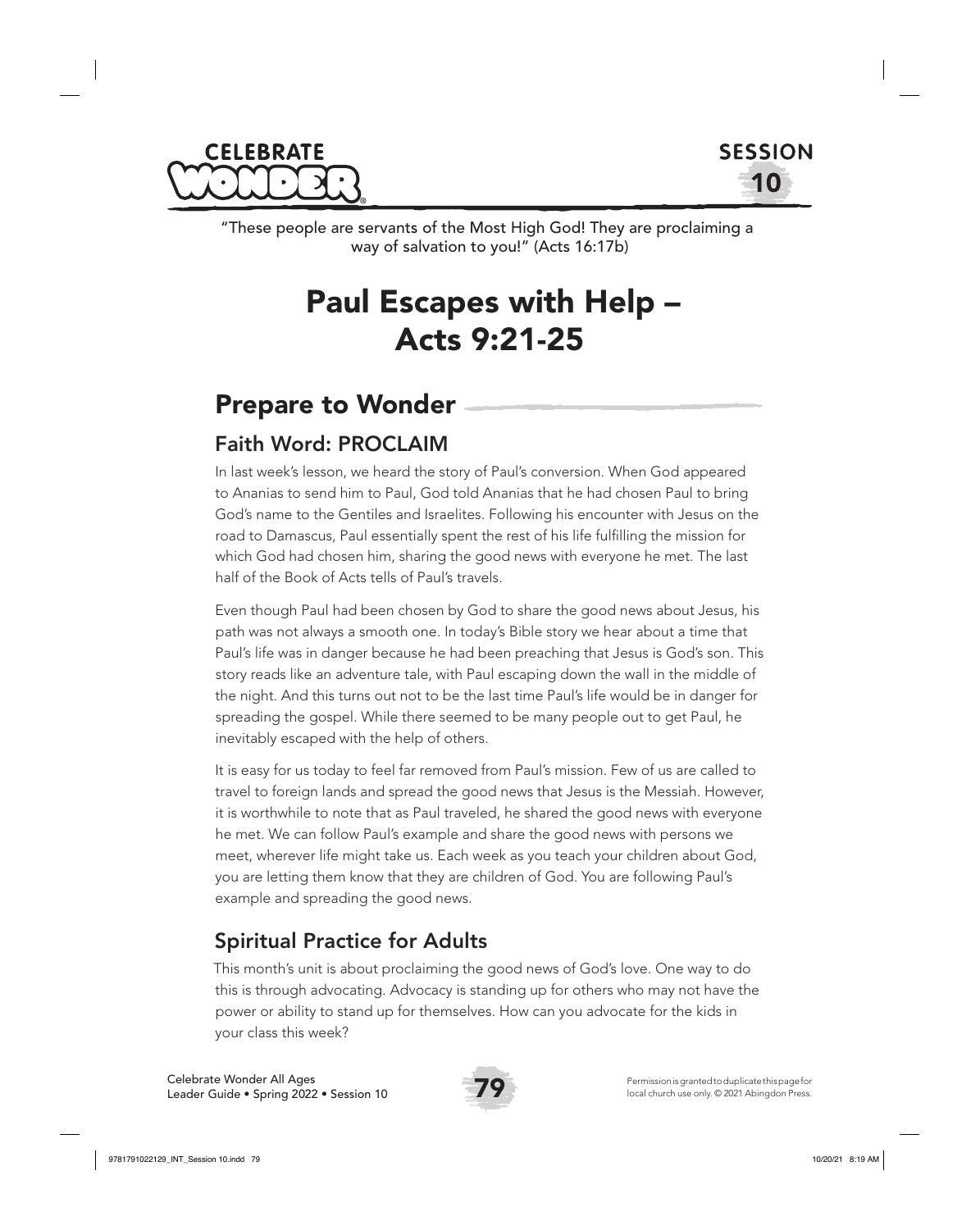# Come Together

### Come Together

*Supplies: Class Pack,* Celebrate Wonder Bible Storybook*, Wonder Box, white cloth, battery-operated candle, basket*

*Prepare Ahead: Set up a Wonder Table (see p. 3) with a white cloth, batteryoperated candle, and a Wonder Box (see p. 3). Display the Unit 3 Bible Verse Poster (Class Pack—pp. 9 & 16) and Faith Word Poster (Class Pack—p. 21). Place a basket inside of the Wonder Box.* 

- Point to the Unit 3 Faith Word Poster, and invite the children to wonder about what the word *proclaim* means.
- Invite the kids to join you in a circle.

**SAY:** This month we are hearing stories about a man named Paul. In today's story, Paul gets help from some friends.

ASK: Can you share about a time when friends helped you?

• We recommend reading a story each week from the *Celebrate Wonder Bible Storybook*. Allow an elementary kid to read, "Paul Escapes with Help" (pp. 280–1), from the storybook.

PRAY: Dear God, thank you for friends who help us in times of need. Amen.

### Paul Escapes with Help – Preschool

*Supplies: Reproducible Kids' Book, crayons*

*Prepare Ahead: Photocopy "Paul Escapes with Help" (Reproducible 10A) for each preschooler.*

• Invite the preschoolers to use crayons to color the picture. Invite elementary kids to help the preschoolers follow the directions on the pages.

SAY: Paul wanted to help spread Jesus' message of love, but people still didn't trust him. Paul had to get help from some friends to escape a dangerous situation!

ASK: Who do you ask for help?

## Missing Vowels – Younger Elementary

*Supplies: Reproducible Kids' Book, crayons, colored pencils, kids' scissors*

*Prepare Ahead: Photocopy "Missing Vowels" (Reproducible 10B) for each child.*

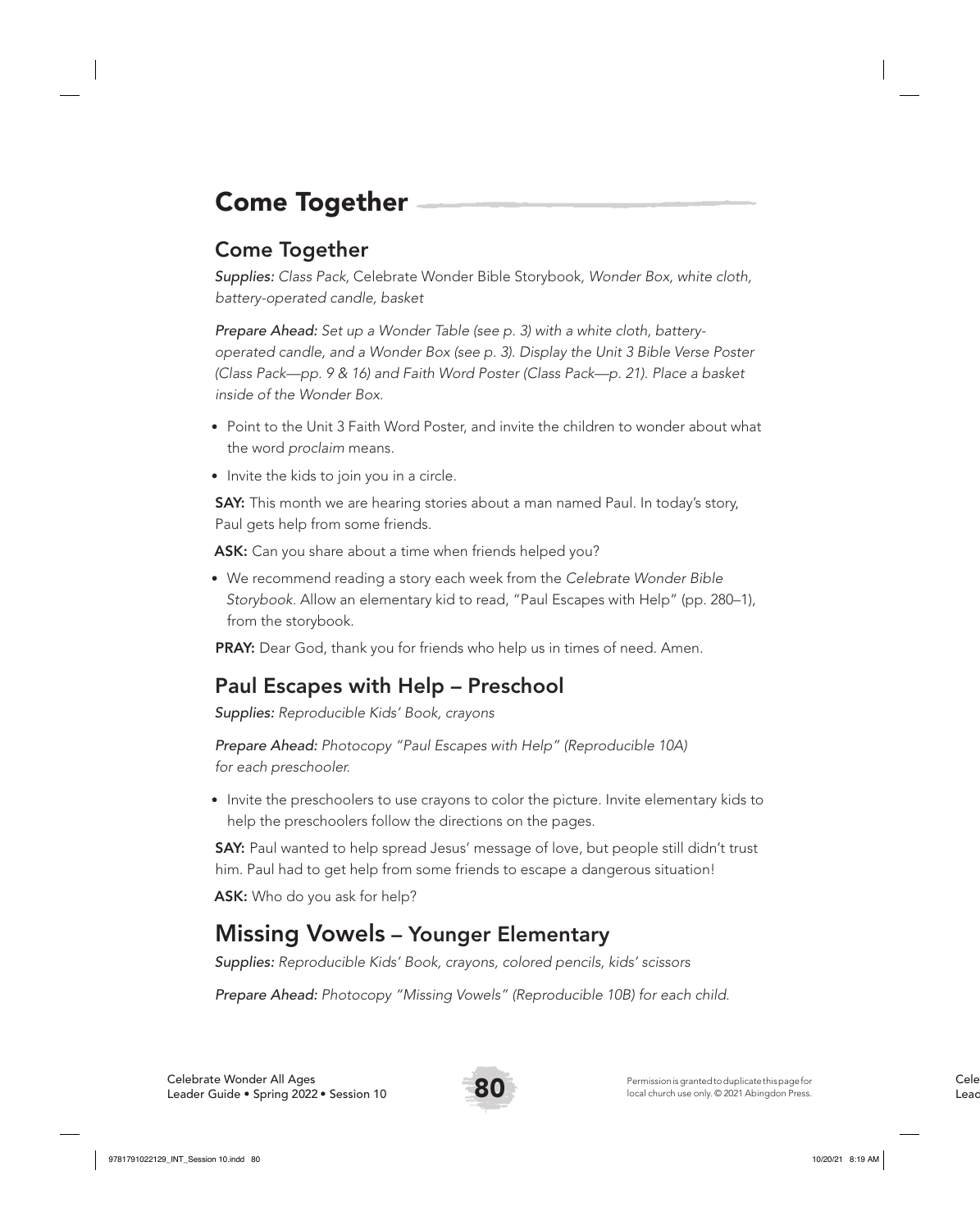SAY: Paul spent his whole ministry sharing the message of Jesus' life and love. We can do that too! Solve the puzzle to find out what that is called.

- Invite the kids to solve the puzzle by adding the missing vowels.
- Help the kids read the words on their papers.

#### Paul Escapes Anagram – Older Elementary

*Supplies: Reproducible Kids' Book, pencils, CEB Bible*

*Prepare Ahead: Photocopy "Paul Escapes Anagram" (Reproducible 10C) for each child.* 

SAY: In today's story, Paul proclaims Jesus' message of love, but some people still don't trust him. He has to get some help from his friends to stay safe.

• Invite the kids to use the letters from the words "proclaim" and "friends" to make new words.

## Find Your Match – All Ages

*Supplies: Reproducible Kids' Book, scissors, tape*

*Prepare Ahead: Photocopy "Find Your Match" (Reproducible 10E). Each child will need one animal card from this page, so make enough copies to insure that every child gets an animal card. Cut the cards out.* 

SAY: We all need help from friends some times. Look for your matching animal friend in this game.

- Give each child an animal card.
- When you say go, invite the children to find all of their classmates who have the same animal
- When they all find each other, they must shout, "Friends help at all times!"
- Play several rounds until everyone is ready to move on.

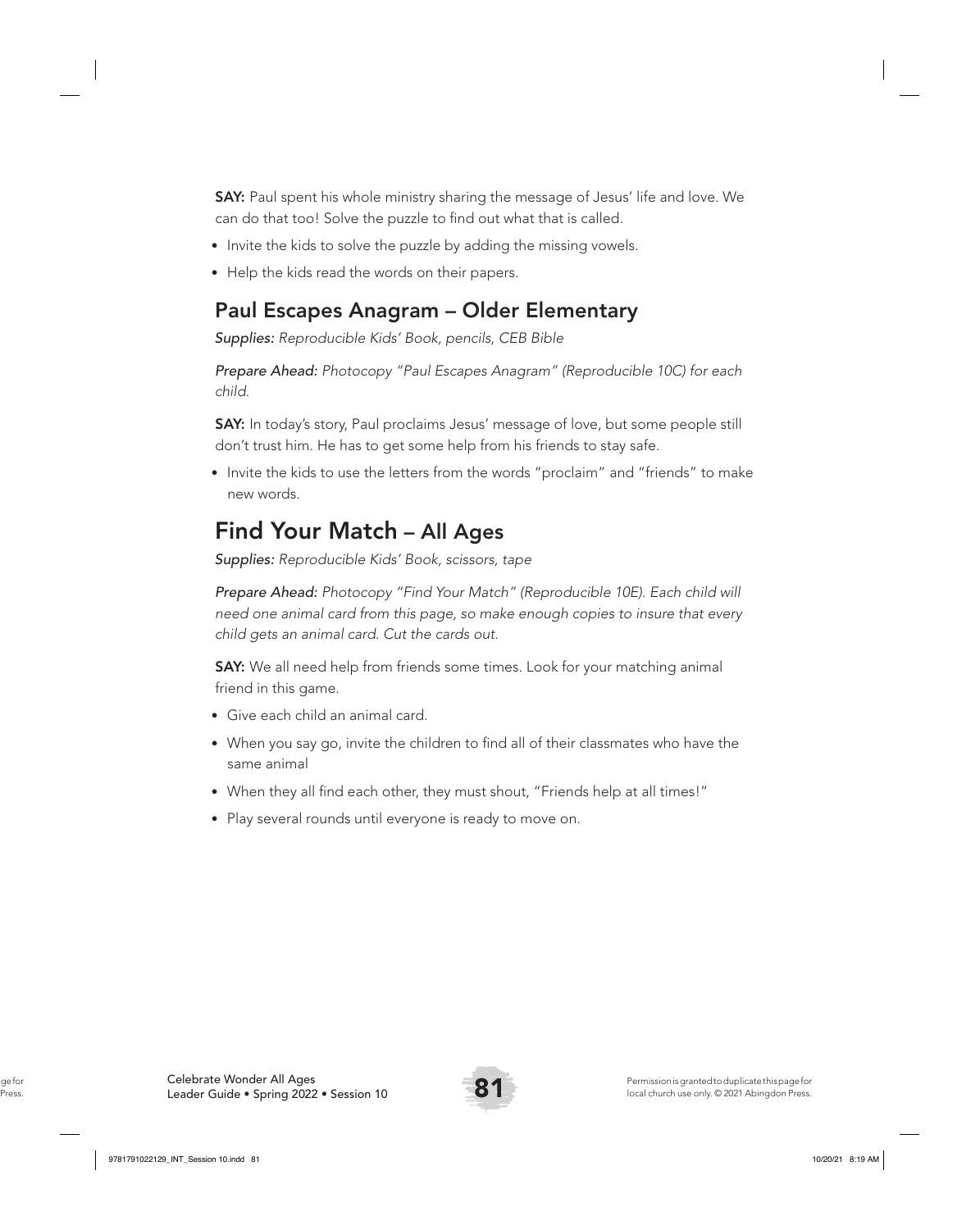# Wonder Time

### Interactive Bible Story

*Supplies: Reproducible Kids' Book* 

*Prepare Ahead: Photocopy today's Take-Home Pages from the Reproducible Kids' Book, 10F–10G. Display the Unit 3 Bible Verse Poster (Class Pack—pp. 9 & 16).*

• Invite several readers to take turns reading the story, one section at a time.

WONDER: Why do you think we have this story in our Bibles? What is God trying to teach us?

## Share a Story

*Supplies: Celebrate Wonder DVD, TV, DVD player*

- Invite the children to join you, and to sit in a circle on the floor.
- Watch the Session 10 video (Celebrate Wonder DVD).

# Wonder with Me

*Supplies: Class Pack, Wonder Box, scissors*

*Prepare Ahead: Lay out the Unit 3 Wonder Story Mat (Class Pack—pp. 7 & 18). Cut out the Unit 3 story figures (Class Pack—p. 3).* 

• Place the Wonder Box on the Unit 3 Wonder Story Mat.

SAY: Today's Faith Word is *proclaim*.

• Show the children the Unit 3 Faith Word Poster (Class Pack—p. 21).

SAY: Proclaim means to share out loud what you believe about your faith.

• Point to the portrait of Paul.

#### WONDER together:

- ❍ What does it take to be a good friend?
- ❍ What would have been another way to end the conflict Paul had?
- ❍ How will your words proclaim God's love?
- Add the portrait of the friends to the poster.
- Open the Wonder Box to reveal the basket.

WONDER: Why do you think there is a basket in our Wonder Box this week?

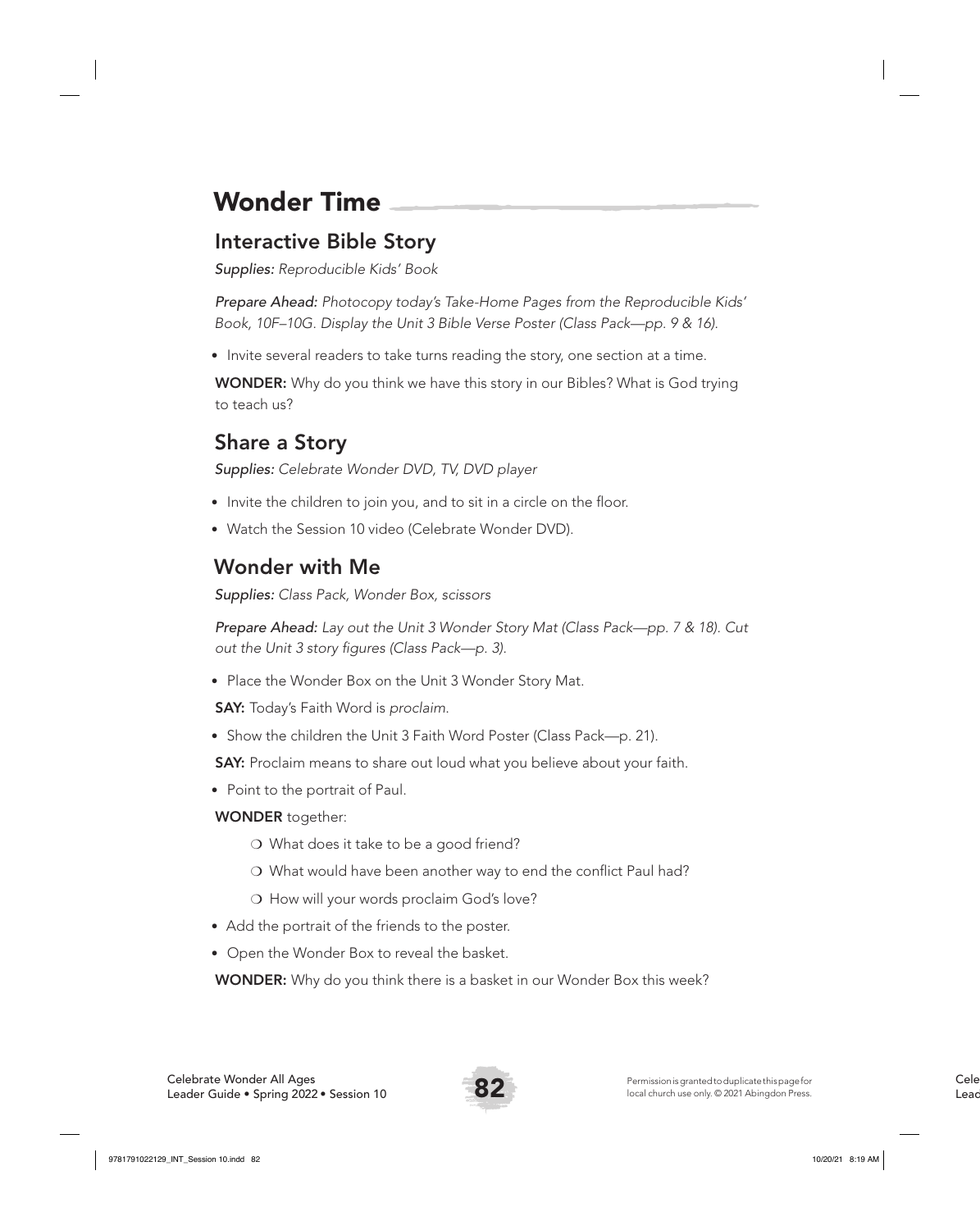# Experience Wonder

# Weaving (Art)

*Supplies: construction paper in a variety of colors, glue, scissors* 

*Prepare Ahead: Cut construction paper into 1-inch-wide strips. Each child will need 20 strips, so cut plenty.* 

**SAY:** In Bible times, baskets were really important! Artisans would weave baskets. We're going to weave paper to help us remember this story.

- Invite the kids to choose 10 strips in two different colors. Each child will have a total of 20 strips.
- Invite the children to lay one color of their strips vertically across their workspace. It will look like this: ||||||||||
- Have the children weave the first other color strip through the strips lying down on their workspaces. They will go over, under, over, under, over, under, over, under, over, and under.
- Encourage them to glue the ends of the woven strip to the last pieces of the lying down color.
- Invite the children to weave the second other color strip through the strips lying down on their workspaces. They will go under, over, under, over, under, over, under, over, under, and over.
- Again, encourage them to glue the ends of the woven strip to the last pieces of the lying down color.
- They will repeat these steps until all ten strips have been woven through.

WONDER: What is your favorite part of today's story?

#### Examine the Bible Verse

**SAY:** Our Unit 3 Bible verse is Acts 16:17b. Find it in your Bibles.

ASK: Is the Book of Acts in the Old or New Testament? *(New)* Where is Acts located in the New Testament? *(right after the Gospel books)* In what chapter of Acts is our verse located? *(16)* What is the verse number? *(17)*

• Gather the kids around the Unit 3 Bible Verse Poster. Read it together.

ASK: What is the reference for our verse? *(Acts 16:17)*

**SAY:** Our Bible verse is from one of the stories we will hear this month. Paul and Silas heal a woman and this is what she says!

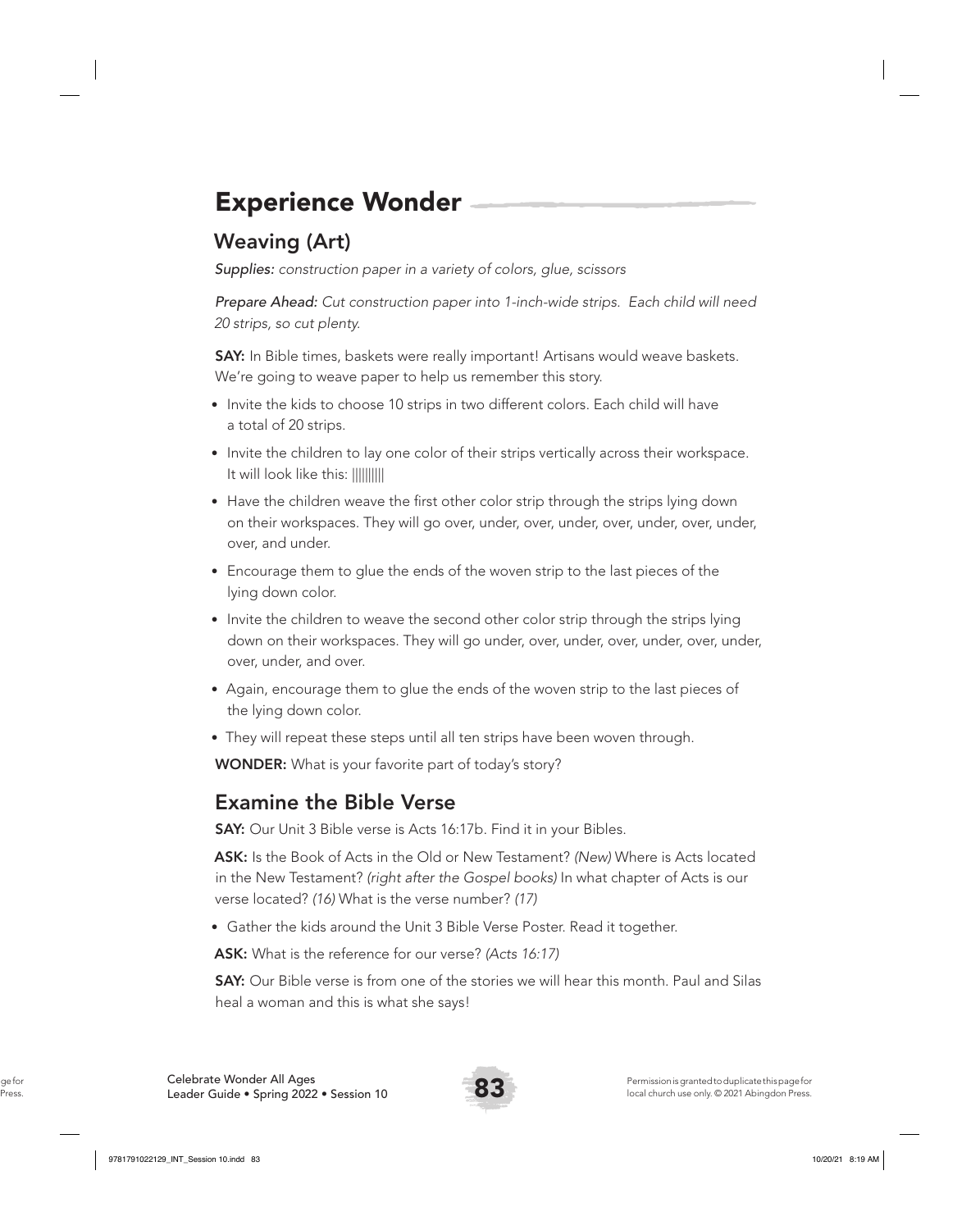### Peaceful Place

*Supplies: copies of the Unit 3 Faith Word (Leader Guide—p. 115);* Celebrate Wonder Bible Storybook*; suggested book:* Love Monster*, by Rachel Bright; paper; crayons or markers; yarn; pony beads*

*Tip: All of the supplies/activities suggested for the Peaceful Place are optional.*

- Assist the children, as needed, as they interact with the items provided.
- Encourage the children to color the Unit 3 Faith Word coloring page.
- Invite the children to make friendship bracelets with the yarn and pony beads.

# Go in Peace

### **Spiritual Practice –** Exploring Proclamation Through Preaching

**SAY:** A spiritual practice is something we do to help us connect to and spend time with God. It doesn't have to be the same thing every time, but it can be. A spiritual practice can be praying silently or out loud, dancing, singing, walking, breathing, drawing, chanting, or speaking blessings.

- Guide the children through a spiritual practice and invite them to repeat after you:
	- ❍ LEADER SAYS: My voice is important.
	- O CLASS SAYS: My voice is important.
	- O LEADER SAYS: My voice matters.
	- O CLASS SAYS: My voice matters.
	- ❍ LEADER SAYS: Thank you, God, for my voice.
	- ❍ CLASS SAYS: Thank you, God, for my voice.

PRAY: Dear God, help us proclaim your love in all we say and do. Amen.

• Bless the children before they leave. Touch each child on the hand as you say this blessing: "You are important. You matter."

### Family Spiritual Practice

SAY: Let's take a look at your Take-Home Pages for today *(Reproducibles 10F–10G)*. Ask your family to participate in this week's spiritual practice and reach out to a family friend this week.

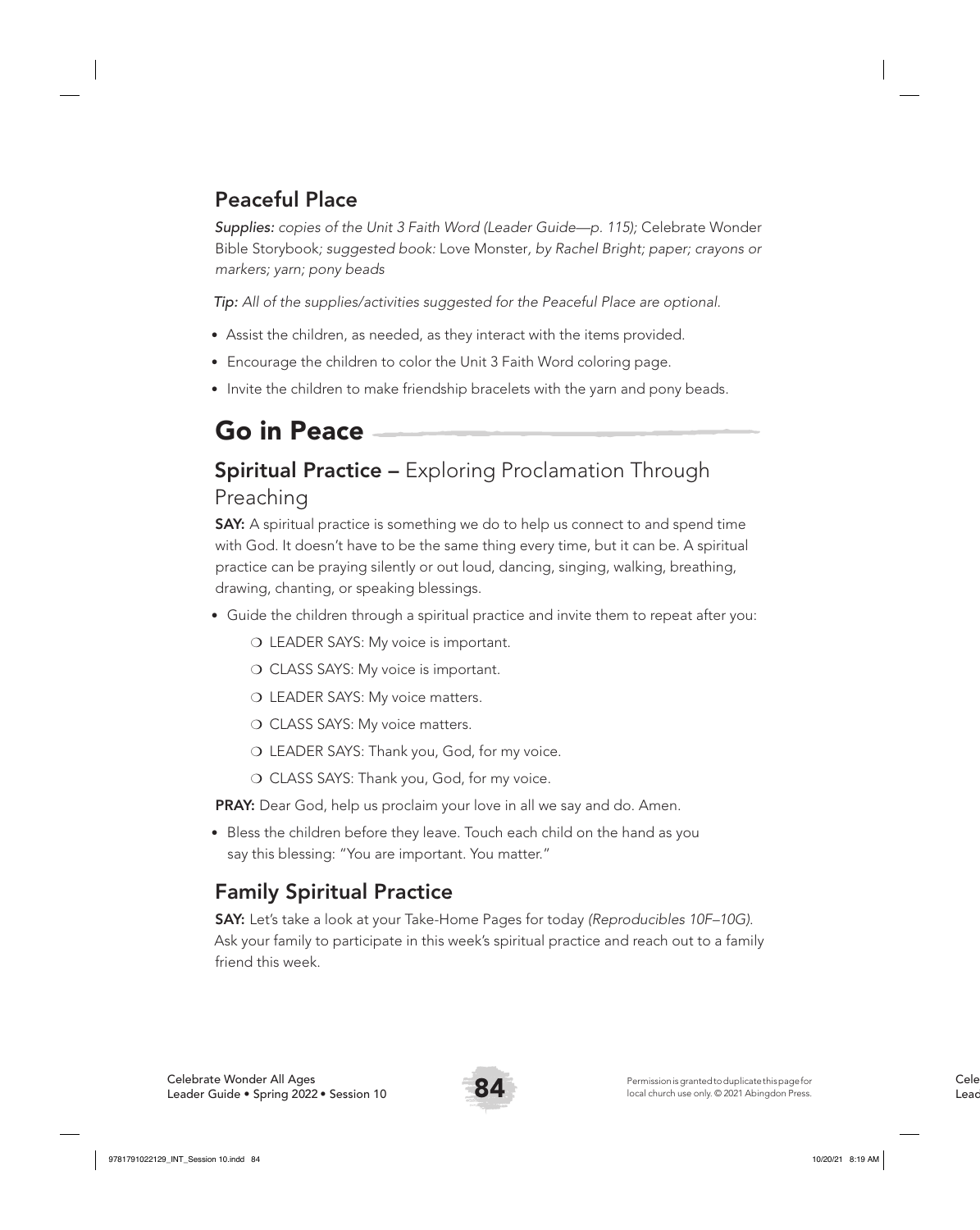# Supplemental Activities

#### Preschoolers – Memory

*Supplies: Reproducible Kids' Book, kids' scissors, crayons*

*Prepare Ahead: Photocopy "Find Your Match" (Reproducible 10 E) for each child. Cut each set of cards a part for each child.* 

**SAY:** Paul's friends helped him.

**ASK:** What do you like to do with your friends?

**SAY:** We're going to play a game with our friends.

- Invite the kids to color their set of cards.
- Divide the group into pairs.
- Using one set of cards, invite the children to play a game of memory by following the instructions below.
	- ❍ Lay the deck of cards facing up in rows of five.
	- ❍ Turn all of the cards facedown.
	- ❍ One at a time, turn two cards over. If you get a match, you get to keep the two cards you turned over. If you don't, turn the cards facedown.
	- ❍ Keep playing until all of the cards have been matched.
- Invite the kids to take their memory cards home to play as a family.

## Early Elementary – Mirroring Game

#### *Supplies: none*

**SAY:** In our Bible story, Paul got help from his friends. They worked together to lower Paul down the city wall in a basket. We're going to work together to mirror each other's movements.

- Divide the group into pairs. Each pair will have Person A and Person B.
- Person A will move first and Person B will try to be their mirror.
- After Person A has been the leader for a few minutes, switch, so Person B gets to be the leader.